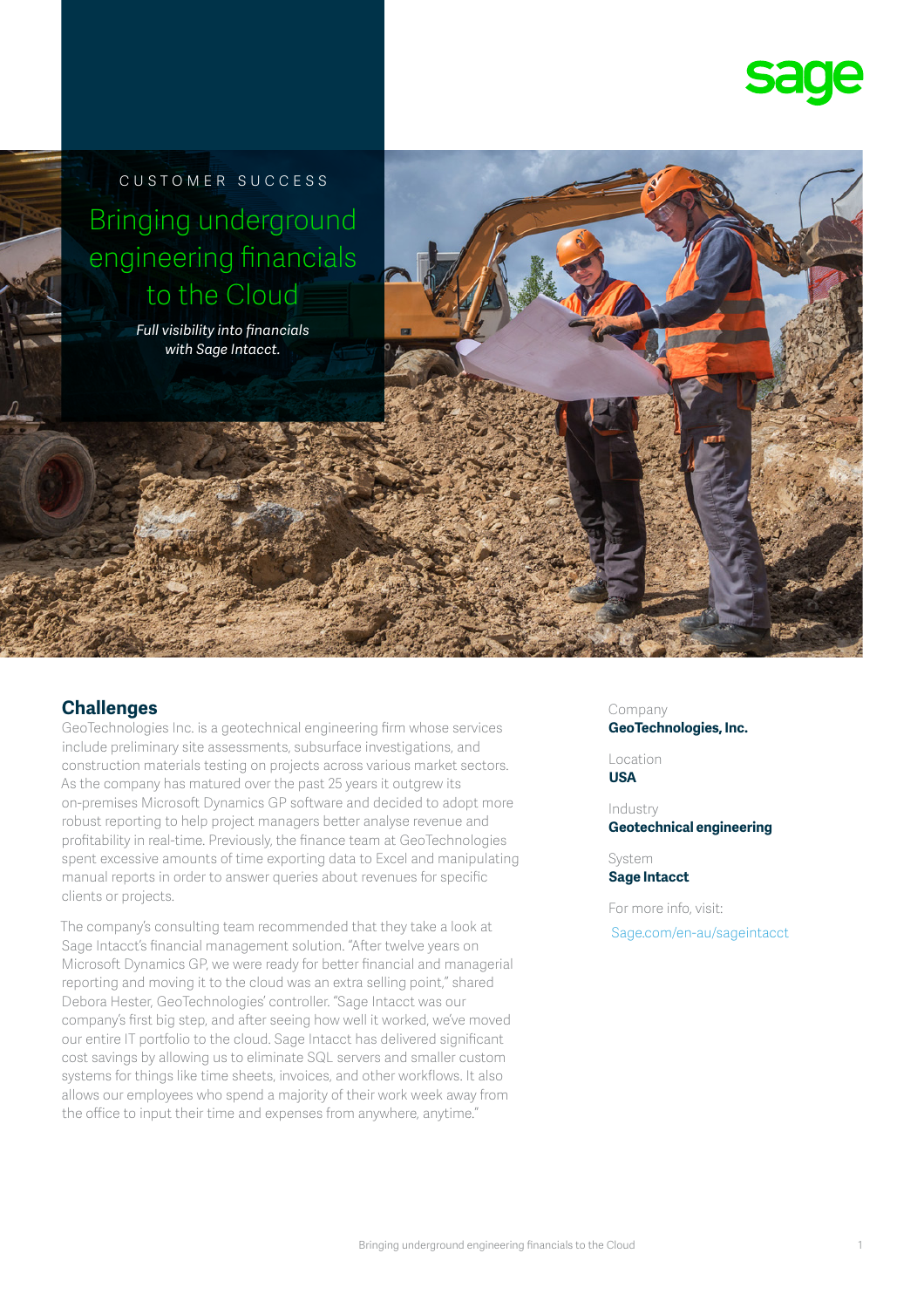"Sage Intacct's reports and dashboards let us drill into revenue and expenses for any project in real-time, and ensure a huge time savings to our finance team. With this flexible way of looking at the data, we're able to give senior management timely access to valuable business performance insight, rather than delivering outdated reports months later."

Debora Hester, Controller, GeoTechnologies Inc.

GeoTechnologies worked with Sage Intacct partner, Massey Consulting, to migrate from Microsoft Dynamics GP to Sage Intacct and configure the new solution for the company's specific needs, such as integration with their in-house project management software. Hester noted, "The team from Massey provides great service, and is very accessible and prompt in replying to any questions." Since the implementation, GeoTechnologies has automated several finance processes on Sage Intacct, including its monthly close, multi-entity accounts payable and allocations, accounts receivable, and most notably, reporting.

# **Solutions**

### **Gaining project visibility through real-time dashboards**

Sage Intacct provides GeoTechnologies with full visibility into financials across a variety of operational dimensions that allow business users to filter, group, and organise data across specific projects, clients, departments, or employees for granular reporting and analysis. Using Sage Intacct, the finance team built custom dashboards for each project manager, as well as separate dashboards that display financial data and collections data for executives.

One of the greatest advantages of making the switch to Sage Intacct is that the company can now look at its market and client mix in real time, and make better business decisions based on this information. For example, as the economy fluctuates, GeoTechnologies needs to decide which market and client segments to pursue and which work to pass on. This helps the business maintain a healthy blend of work and limit exposure in more volatile market segments such as single-family homes and subdivisions.

"Our engineers are given the latitude to accept or reject projects when contacted directly by a client, and that freedom to operate independently and 'do their own thing' can be a challenge. Sage Intacct helps by giving us transparency into what types of projects they are taking on and the value add to the company," said Hester. "As a result, we can see if we're working too much for one client or client type, on small or large projects, etc., and make adjustments as needed." In addition, Sage Intacct helps GeoTechnologies monitor important trends, such as the number of new and repeat clients, accounts receivable turnover, services utilised, and more. Now, each executive can get a quick look at relevant metrics and dissect the most important details.